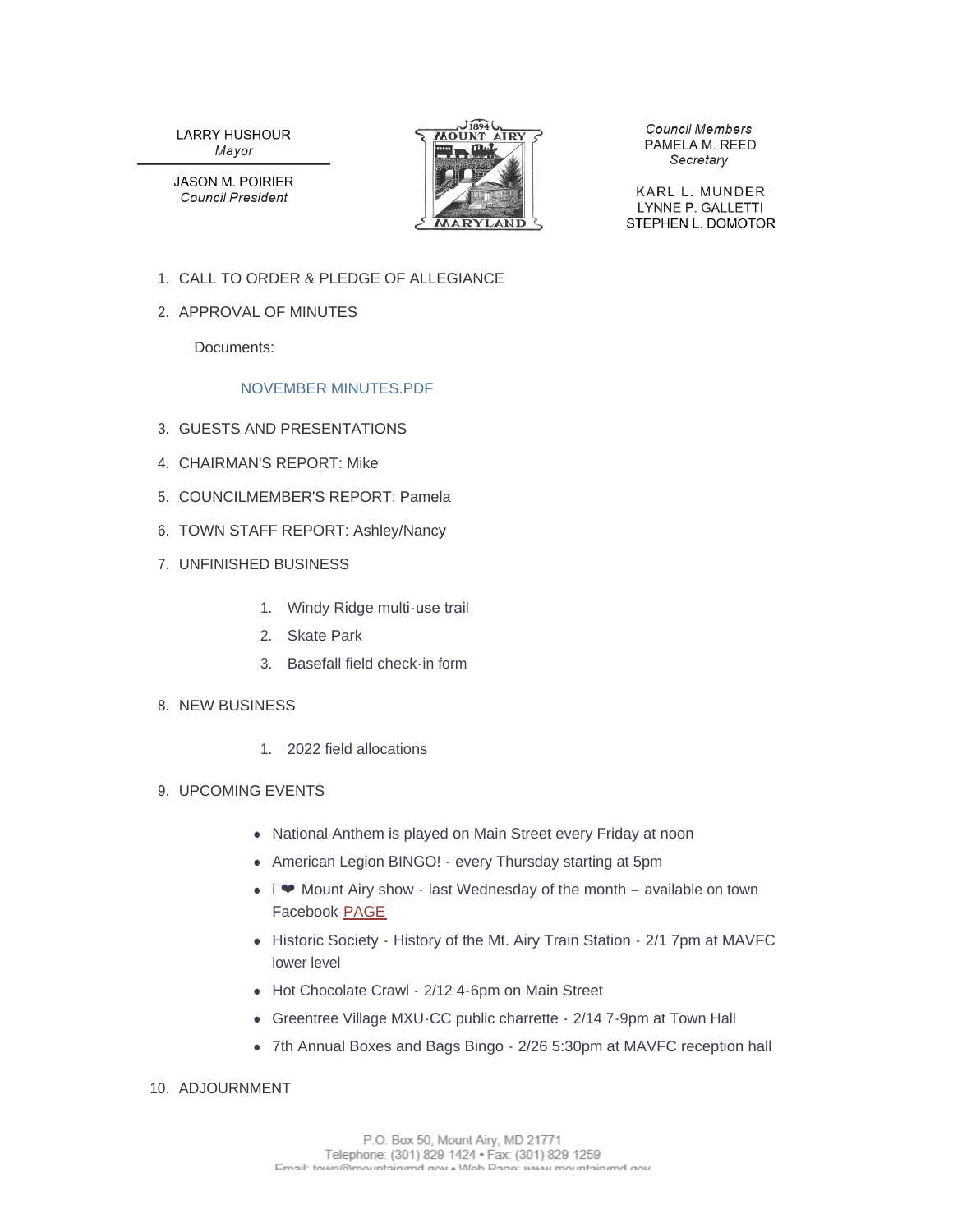LITION. WWITHATINAI ROLLY WAS TREATED ON A WARD TO A WARD A THAT AND THAT A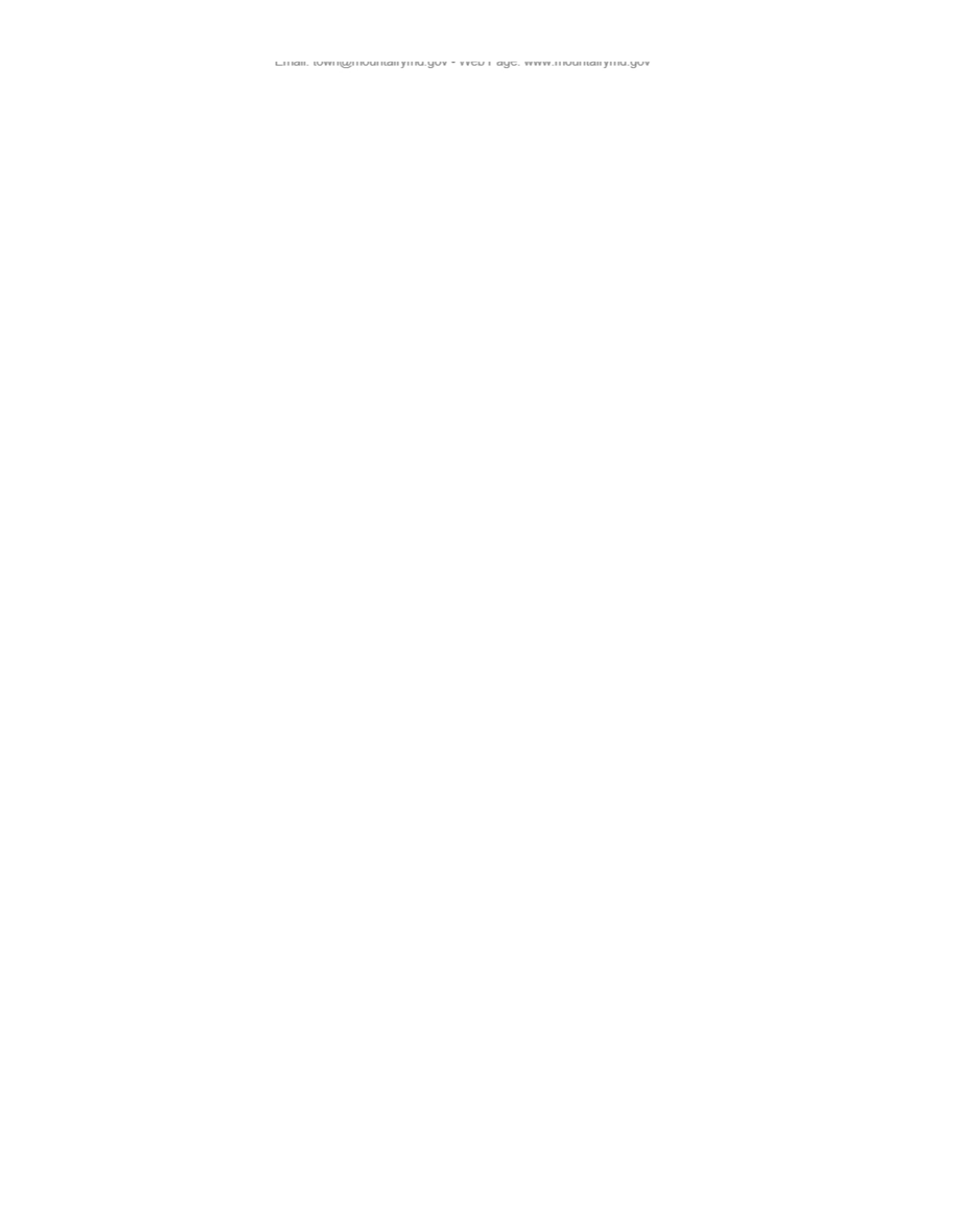Parks and recreation meeting minutes November 18th

Attendance: Board Members: Ryan McCulley, Marc Mignogna, Scott Rieland, Adelle Connolly, Councilmember Pamela Reed

Board Members Absent: Mike Riegel, George Guevera, Tim Washabaugh

Town Staff: Ashley Collier Parks Events Manager, Nancy Hernendez Parks Attendent

The meeting was called to order at 7:01 following the Pledge of Alligiance. The October meeting minutes were approved.

Chair Report: Board member McCulley ran in the meeting in absense of Chairman Riegel. He welcomed our newest member Adelle Connolly. He also went over the latest town events since the last meeting.

Council Report: Councilmember Reed reported the last town council meeting was on 11/1 and the next meeting will be on 12/6. Their were 3 public hearings at the last council meeting related to duties of the mayor and town adminstrator. All up for adaption, road closure for Santa parade approved.

Updates:

East/West Stormwater Management: Clear, fully usable

Community Garden: Located on rising ridge, a group work last Saturday put fence up.

Brownfield Conference: State held conference/seminar, Mike attended. Town Engineer Barney Quinn gave tour at cold storage facility. CSX property recently purchased by town with grant funds the town was awarded.

Field Maintenence Meetings: Public Works Director Brian Johnson gave lesson on maintaining fields, controlling weeds, and keeping them clean.

Propsect Park: Pickelball nets ordered, Street hockey on court now

Wildwood Stairs: Completed

Beautification Updates: December meeting cancelled, planting mulch done for the year, Holiday decorations up, Wildwood park sign in the works, Town ornament now avaliable in town hall and the museum.

Staff Report:

Caboose: Open weekends 12-4, photos with Santa on 12/17 from 5-8 bring own camera.